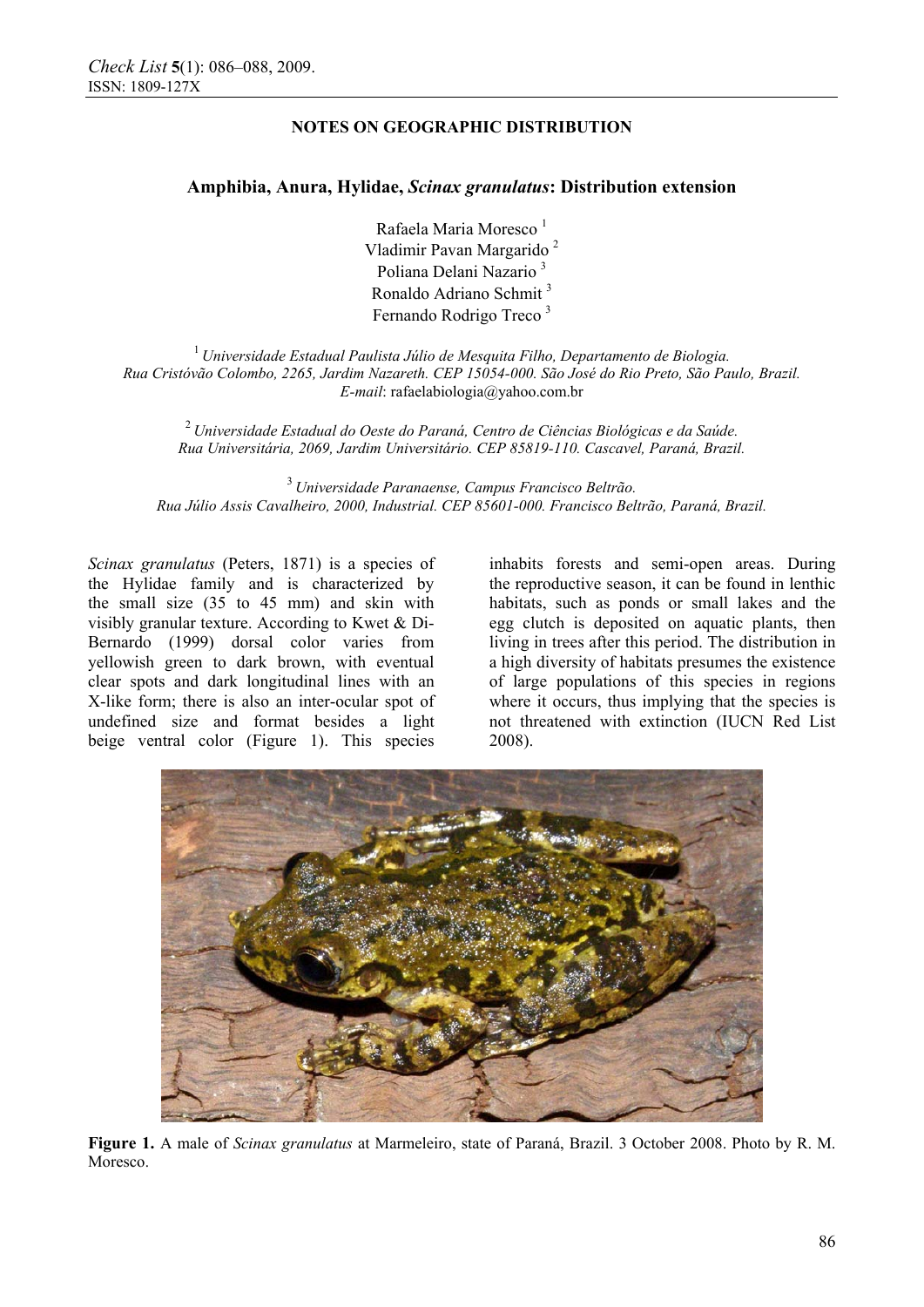### **NOTES ON GEOGRAPHIC DISTRIBUTION**

According to Frost (2007) this species has been recorded in northeastern Argentina, southern Paraguay, Uruguay, and southern Brazil in Santa Catarina and Rio Grande do Sul states (Figure 2), but studies on this species remain scarce. Until now, only six specimens have been deposited in scientific collections (Species link 2008). Two specimens, collected from the municipalities of São Sepé, RS (DZSJRP 8256), and Ivorá, RS (DZSJRP 8257), are deposited in the *Coleção Cientítica do Departamento de Zoologia e Botânica, Universidade Estadual Paulista*, at São José do Rio Preto, SP; two specimens, from Campos Novos, SC (CFBH 13630.0), and Chapecó, SC (CFBH 3867.0), are deposited in the *Coleção Célio F. B. Haddad*, *Universidade Estadual Paulista*, at Rio Claro, SP, and two specimens, from the municipalities of São Bento do Sul, SC (ZUEC-AMP 5261 and ZUEC-AMP 5291), are deposited in the *Museu de Zoologia, Universidade Estadual de Campinas*, at Campinas, SP.

In a study carried out on 3 October 2008, in the municipality of Marmeleiro (Figure 2), in southwestern Paraná (26°15'17.7" S; 53°04'15.0" W), several specimens of *Scinax granulatus* were observed during vocalization activity perched in trees in a forest fragment, and three male specimens were collected in tree trunks at a height no greater than 1.5 meters above the soil. This observation corroborates the information from IUCN (2008) about the formation of large populations of this species in the habitats where it occurs. These specimens constitute the first record of a population of this species in the state of Paraná, and are deposited in the *Coleção Cientítica do Departamento de Zoologia e Botânica*, *Universidade Estadual Paulista*, at São José do Rio Preto, SP (DZSJRP 11751, DZSJRP 11752 and DZSJRP 11753). The SVL (snout-vent length) of these three male specimens are 35 mm, 35 mm and 36 mm, respectively.



**Figure 2.** Geographic distribution of *Scinax granulatus* in the southern region, Brazil. The red triangles show the previous records (São Sepé, Ivorá, Campos Novos, Chapecó, São Bento do Sul), the green triangle shows the new record presented here (Marmeleiro), and the abbreviations refer to the Brazilian states of Paraná (PR), Santa Catarina (SC) and Rio Grande do Sul (RS).